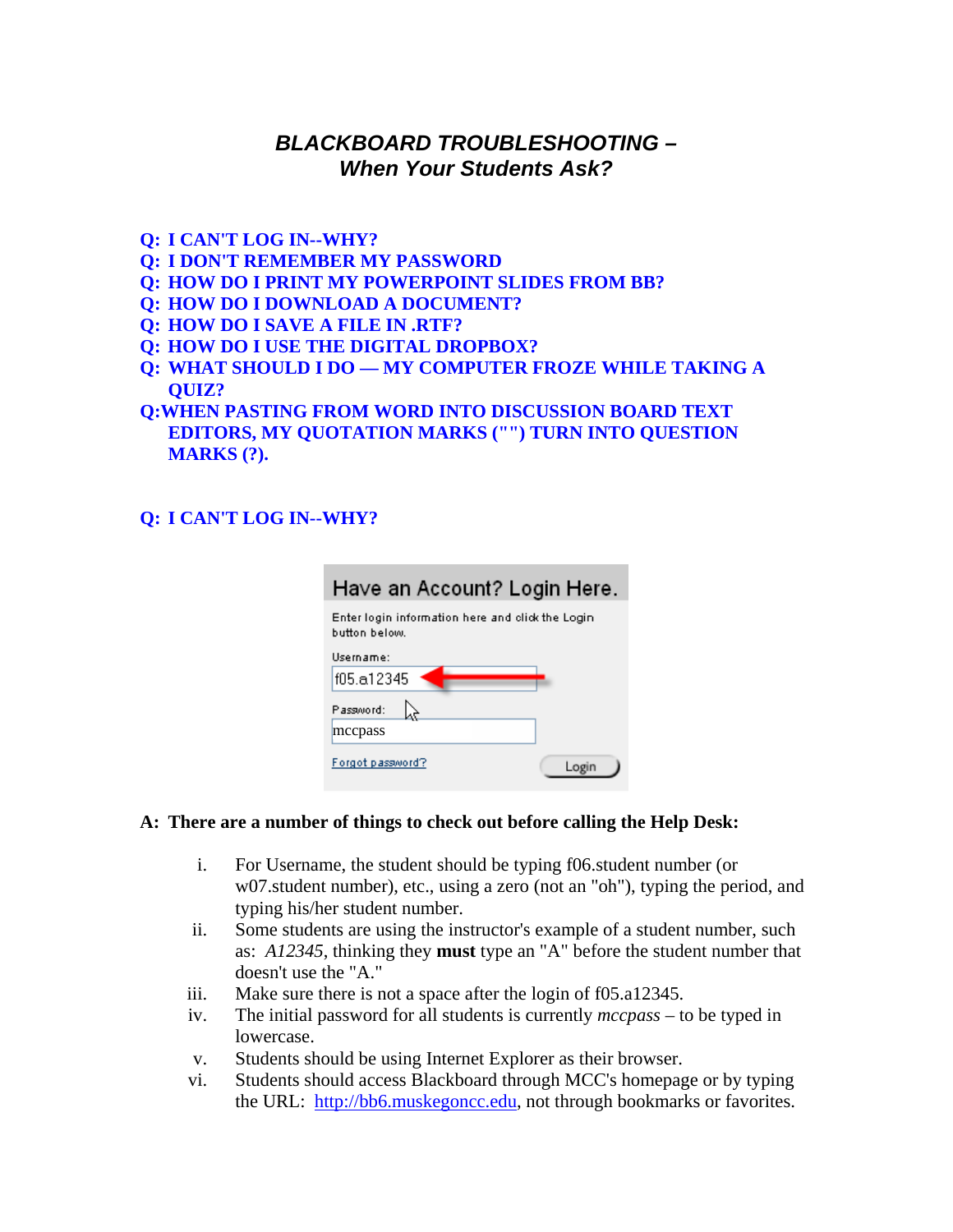- vii. Firewalls and Pop-Up Blockers are likely suspects too; students may need to disable them while using Blackboard.
- viii. Students should read the "Problems most often involve the local environment" link at the Blackboard login screen.
	- ix. Students don't remember their password—see next Q.

### <span id="page-1-0"></span>**Q: I DON'T REMEMBER MY PASSWORD**

- **A: The instructor ONLY can reset it--other staff should not do this. It requires the use of the Control Panel, "owned" only by the instructor of the class. As the instructor, follow these instructions:** 
	- i. Click on Control Panel and click on "List/Modify Users."

| <b>Content Areas</b>      |                | I User Management   |                                 |  |
|---------------------------|----------------|---------------------|---------------------------------|--|
| <b>Course Information</b> | Assignments    | List / Modify Leers | <b>Remove Users from Course</b> |  |
| <b>Course Documents</b>   | External Links | <b>Enroll User</b>  | <b>Manage Groups</b>            |  |

ii. This screen will show up—click "Search" to see all students.



iii. This screen will show up—click the "Password" button at the right.

|            | USER NAME     | E-MAIL                  | <b>ROLE</b> |            |            |
|------------|---------------|-------------------------|-------------|------------|------------|
| hberg, Sue | meeuwens.musk | meeuwens@muskegoncc.edu | Instructor  | (Password) | Properties |
|            |               |                         |             |            |            |

iv. This screen will show up—change and verify the student's password (use mccpass) and "Submit."

| Change Password for meeuwens.musk                                 |  |  |  |  |  |
|-------------------------------------------------------------------|--|--|--|--|--|
| Complete this form to change the password for user meeuwens.musk. |  |  |  |  |  |
| <sup>*</sup> Password                                             |  |  |  |  |  |
| *Verify Password                                                  |  |  |  |  |  |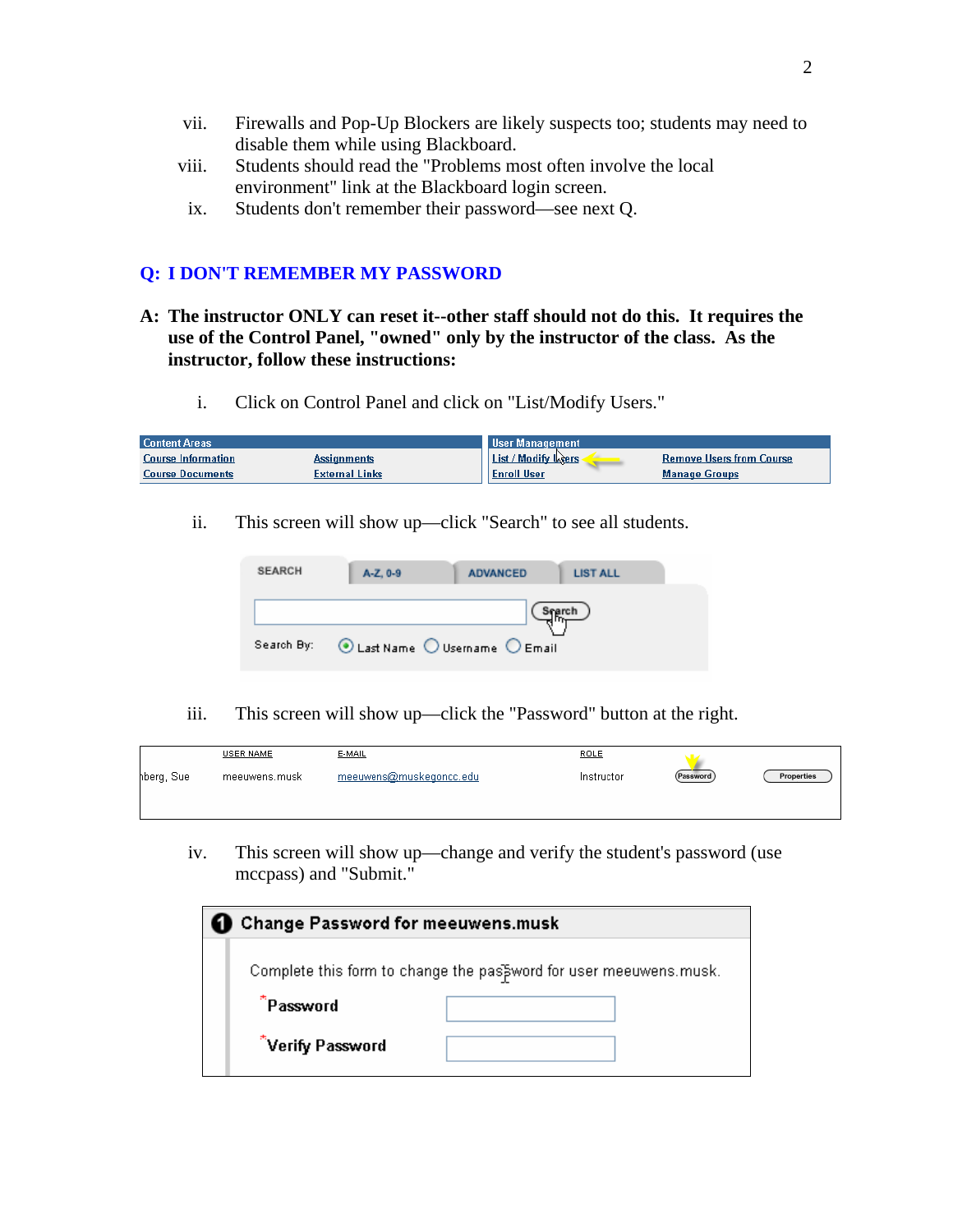### <span id="page-2-0"></span>**Q: HOW DO I PRINT MY POWERPOINT SLIDES FROM BB?**

### **A This is dependent upon whether the instructor has used Impatica, HTML compressed files, or the original PowerPoint Files.**

- i. If the slides appear to be an original PowerPoint presentation,
	- a. Click on the link, choose Open or Save.
	- b. Click on File, Print to receive this dialog box (shown below).
	- c. To conserve paper, choose "Handouts" under "Print what:" and choose between 2 and 3 for clear reading under "Handouts."
	- d. Make sure "Grayscale" is chosen under "Color/grayscale."

| <b>Print</b>                                                                |                                                                                      |        |                                                           |
|-----------------------------------------------------------------------------|--------------------------------------------------------------------------------------|--------|-----------------------------------------------------------|
| Printer                                                                     |                                                                                      |        |                                                           |
| \\MCC_TREE\pq-260-07<br>Name:                                               |                                                                                      |        | Properties                                                |
| Idle<br>Status:<br>Type:<br>Where:<br>\\MCC_TREE\pq-260-07                  | HP Color LaserJet 2500 PCL 6                                                         |        | Find Printer<br>Print to file                             |
| Comment:                                                                    |                                                                                      |        |                                                           |
| Print range<br>$\times$ All<br>C Custom Show:<br>$\Box$ Slides:<br>1,3,5-12 | C Current slide C Selection<br>Enter slide numbers and/or slide ranges. For example, | Copies | Number of copies:<br>1<br>$\overline{\mathsf{v}}$ Collate |
| Print what:<br>Handouts<br>▼<br>Color/grayscale:<br>Grayscale               | Handouts<br>Slides per page:<br>13<br>Order: C Horizontal C Vertical                 |        |                                                           |
|                                                                             | Scale to fit paper<br>$\overline{\mathsf{v}}$ Frame slides<br>Include comment pages  |        | $\Box$ Print hidden slides                                |
| Preview                                                                     |                                                                                      | OK     | Cancel                                                    |

- ii. If the slides were compressed as an HTML zipped file or with Impatica, it is pretty difficult to print single slides—several on a page. Here is a suggestion:
	- a. Either use Snag-It software to grab a picture of the slide and paste into Word or use the Print Screen key on the keyboard (this sends the screen to the Windows Clipboard). Then go to Word and paste it as an image. You can get at least 2 on a page and print in black and white.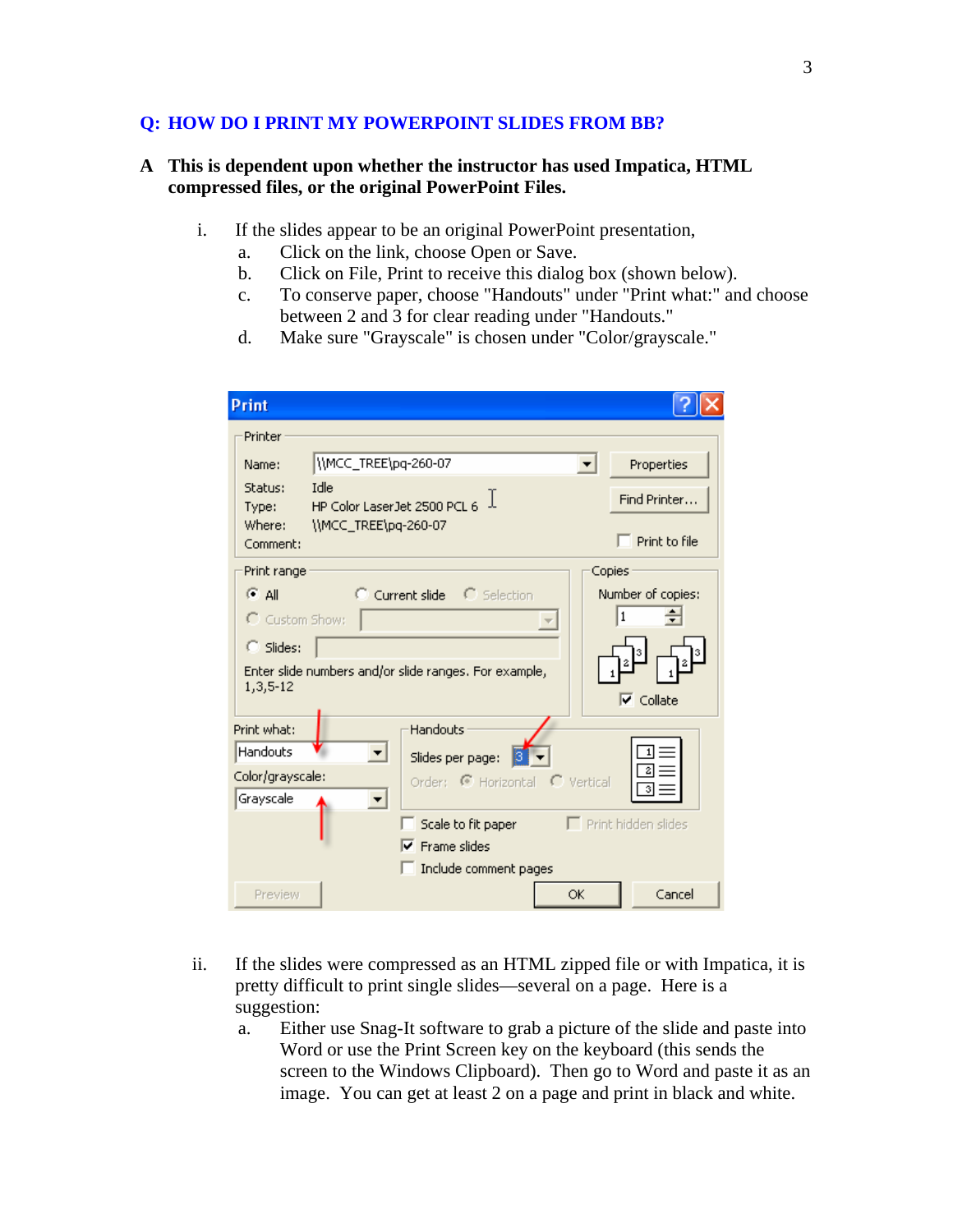### <span id="page-3-0"></span>**Q: HOW DO I DOWNLOAD A DOCUMENT?**

**A: Most of the attached files are in Word (.doc), PowerPoint (.ppt), or .rtf files. Either left click or right click and choose "Save"—make sure the student is saving to his/her own media—not to "My Documents" network heaven.** 

# <span id="page-3-1"></span>**Q: HOW DO I SAVE A FILE IN .RTF?**

- **A: If a student is instructed to save all of his word processing files in .rtf format, follow these instructions:** 
	- i. Click File, Save As.
	- ii. At the Save As dialog box, click "Save as type:" drop down (see illustration below).

| File name: | IBLACKBOARD TROUBLESHOOTING.doc       |  | Save   |
|------------|---------------------------------------|--|--------|
|            | Save as type:   Word Document (*.doc) |  | Cancel |
|            | Word Document (*.doc)                 |  |        |
|            | Web Page (*.htm; *.html)              |  |        |
|            | Web Page, Filtered (*.htm; *.html)    |  |        |
|            | Web Archive (*.mht; *.mhtml)          |  |        |
|            | Document Template (*.dot)             |  |        |
|            | Rich Text Format (*.rtf)              |  |        |

- iii. Choose "Rich Text Format (\*.rtf).
- iv. Click "Save."

## <span id="page-3-2"></span>**Q: HOW DO I USE THE DIGITAL DROPBOX?**

- **A: Not all instructors use the Digital Drop Box. This is only for students enrolled in courses where it is used. In summary,** 
	- Click on ADD FILE to upload a file for later editing.
		- This file will NOT be seen by the instructor.
	- Click on **SEND** FILE to submit an assignment to your instructor.
		- This is the only way that your instructor will receive the file.
	- Once the file is SENT to the instructor, you will not be able to remove it—it will then belong to the instructor and he/she will be the only person authorized to remove it from the Drop Box.

### **STEPS TO SEND A FILE:**

- i. Click "Send File."
- ii. You will see a dropdown list of any files you have added to your Drop Box. (If you have no files added, you will not have to choose from the dropdown list—you will Browse for it.)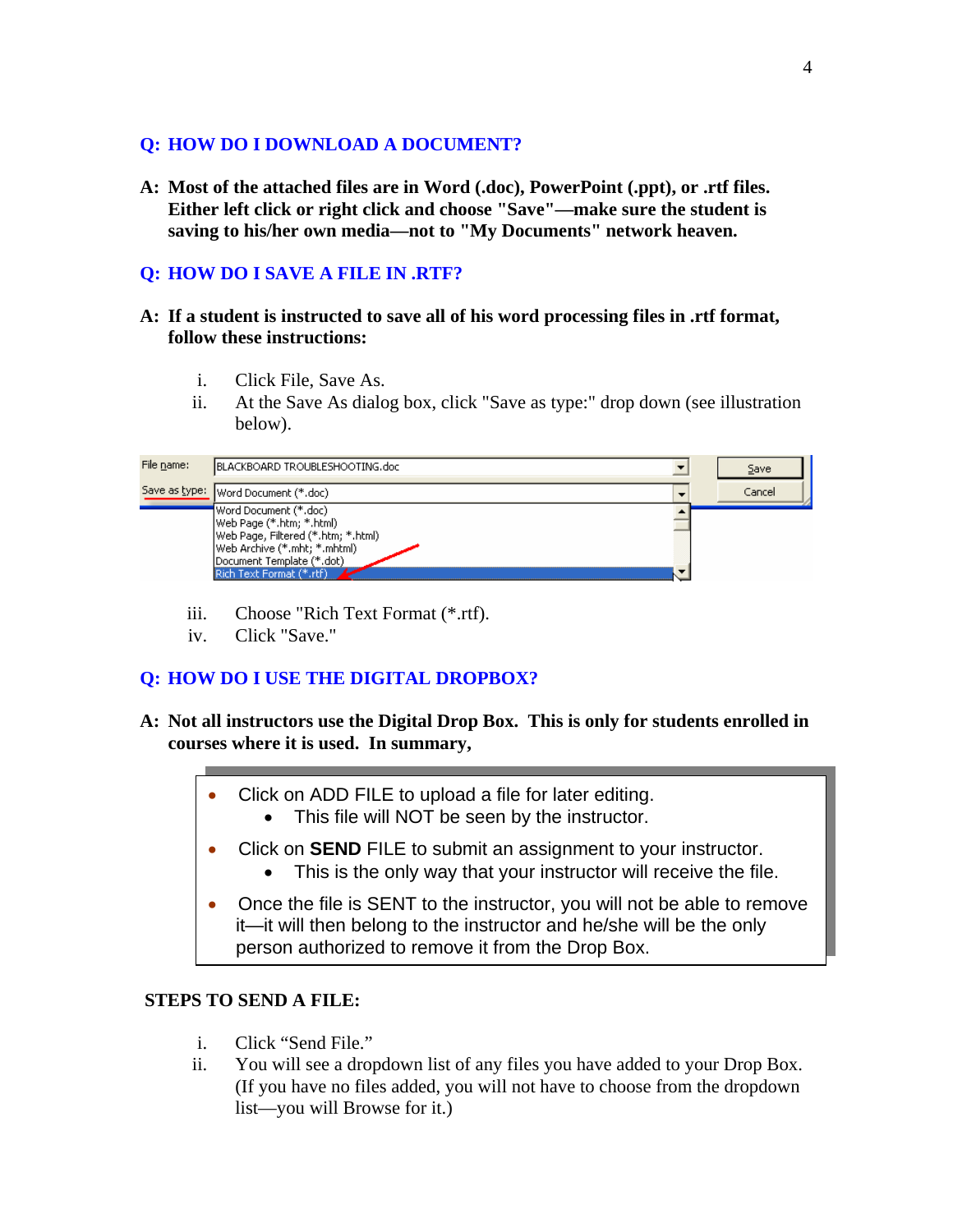- iii. Select the file.
- iv. Click "Submit."

Once you click the SUBMIT button while SENDING a file, the file is no longer available for removal. It will appear in the Drop Box that belongs to the Instructor, and only he/she is authorized to remove it. If the instructor removes it, **then** the student can remove it from your Drop Box.

### <span id="page-4-0"></span>**Q: WHAT SHOULD I DO — MY COMPUTER FROZE WHILE TAKING A QUIZ?**

**A: They will be instructed to contact their instructor--this is an instructor-related decision; and only the instructor can choose to "clear attempt" or give the student another chance. In the meantime, have students look at the answer to "Why Can't I log in?" Many times the using of Favorites to get to Blackboard causes this.** 

### <span id="page-4-1"></span>**Q:WHEN PASTING FROM WORD INTO DISCUSSION BOARD TEXT EDITORS, MY QUOTATION MARKS ("") TURN INTO QUESTION MARKS (?).**

- **A. For those of you (including students) who type in Word and copy and paste into Blackboard, you may have noticed that quotation marks (") turn into question marks (?). To prevent this from happening, do the following:** 
	- i. Launch the Word program.
	- ii. Click on Format Menu>Autoformat (see illustration on the below).

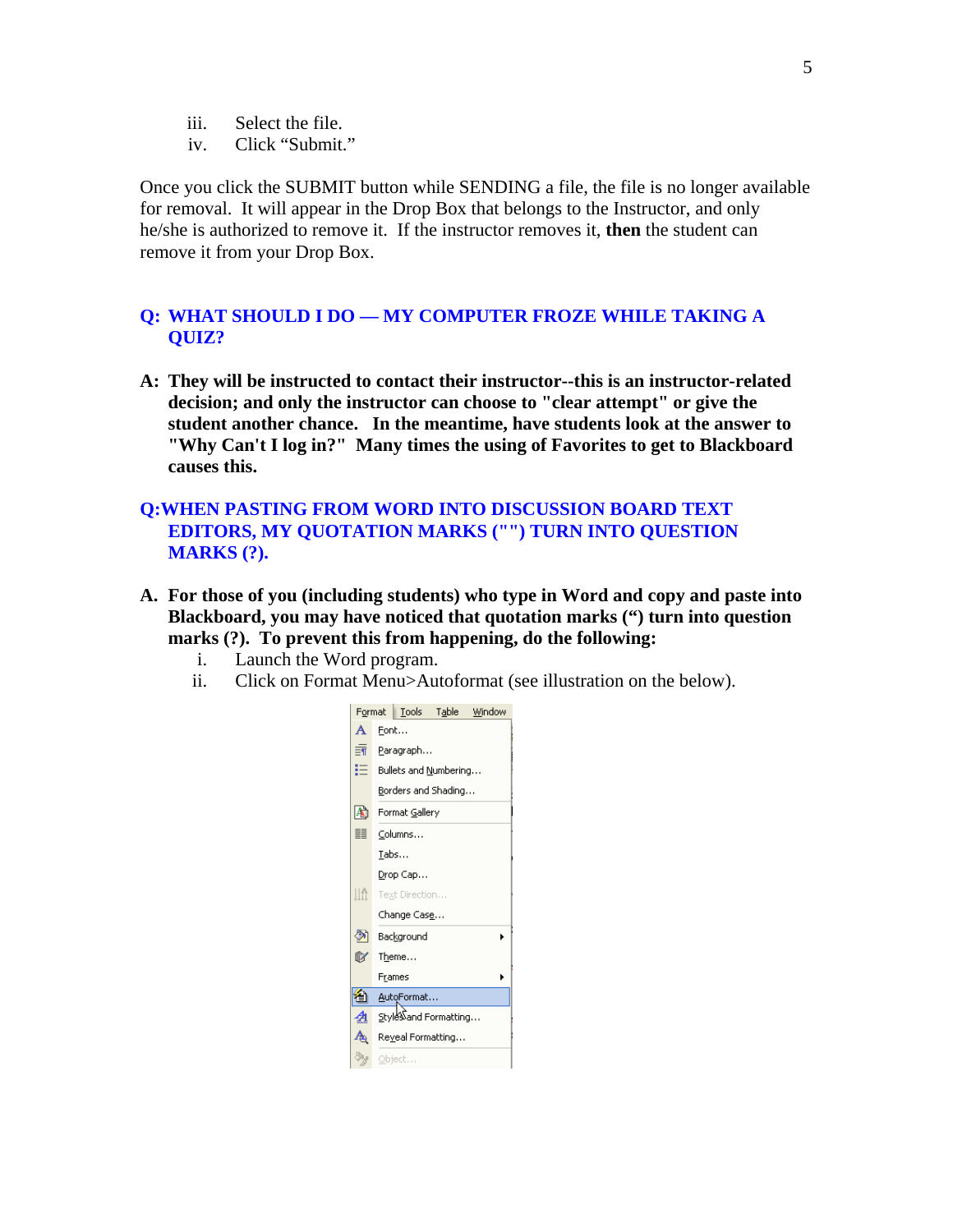iii. Click the "Options" button at the bottom of the dialog box (see illustration below).

| <b>AutoFormat</b>                                                                            |  |  |  |  |  |
|----------------------------------------------------------------------------------------------|--|--|--|--|--|
| Word will automatically format<br>"No._5_Quotation_Marks_to_Questions_Marks.doc".            |  |  |  |  |  |
| AutoFormat now<br>AutoFormat and review each change                                          |  |  |  |  |  |
| Please select a document type to help improve the<br>formatting process:<br>General document |  |  |  |  |  |
| Cancel<br>Options<br>∩K                                                                      |  |  |  |  |  |

iv. Click the "Autoformat As You Type" tab and deactivate "straight quotes" with "smart quotes"—UNCHECK it.

| <b>AutoCorrect</b>                                                  |                                                               |                        |
|---------------------------------------------------------------------|---------------------------------------------------------------|------------------------|
| <b>AutoCorrect</b>                                                  |                                                               | AutoFormat As You Type |
| AutoText                                                            | AutoFormat                                                    | Smart Tags             |
| <b>Apply</b>                                                        |                                                               |                        |
| Ⅳ Built-in Heading styles                                           | Automatic bulleted lists                                      |                        |
| $\overline{\triangledown}$ List styles                              | $\overline{\mathsf{v}}$ Other paragraph styles                |                        |
| Replace                                                             |                                                               |                        |
| "Straight guotes" with "smart quotes"                               |                                                               |                        |
| $\triangledown$ Ordinals (1st) with superscript                     |                                                               |                        |
|                                                                     | $\triangledown$ Fractions (1/2) with fraction character (1/2) |                        |
| $\overline{\triangledown}$ Hyphens (--) with dash (-)               |                                                               |                        |
| $\overline{\triangledown}$ *Bold* and _italic_ with real formatting |                                                               |                        |
| $\triangledown$ Internet and network paths with hyperlinks          |                                                               |                        |

v. Click the "Autoformat" tab and deactivate "straight quotes" with "smart quotes"—that's right—uncheck in both places.